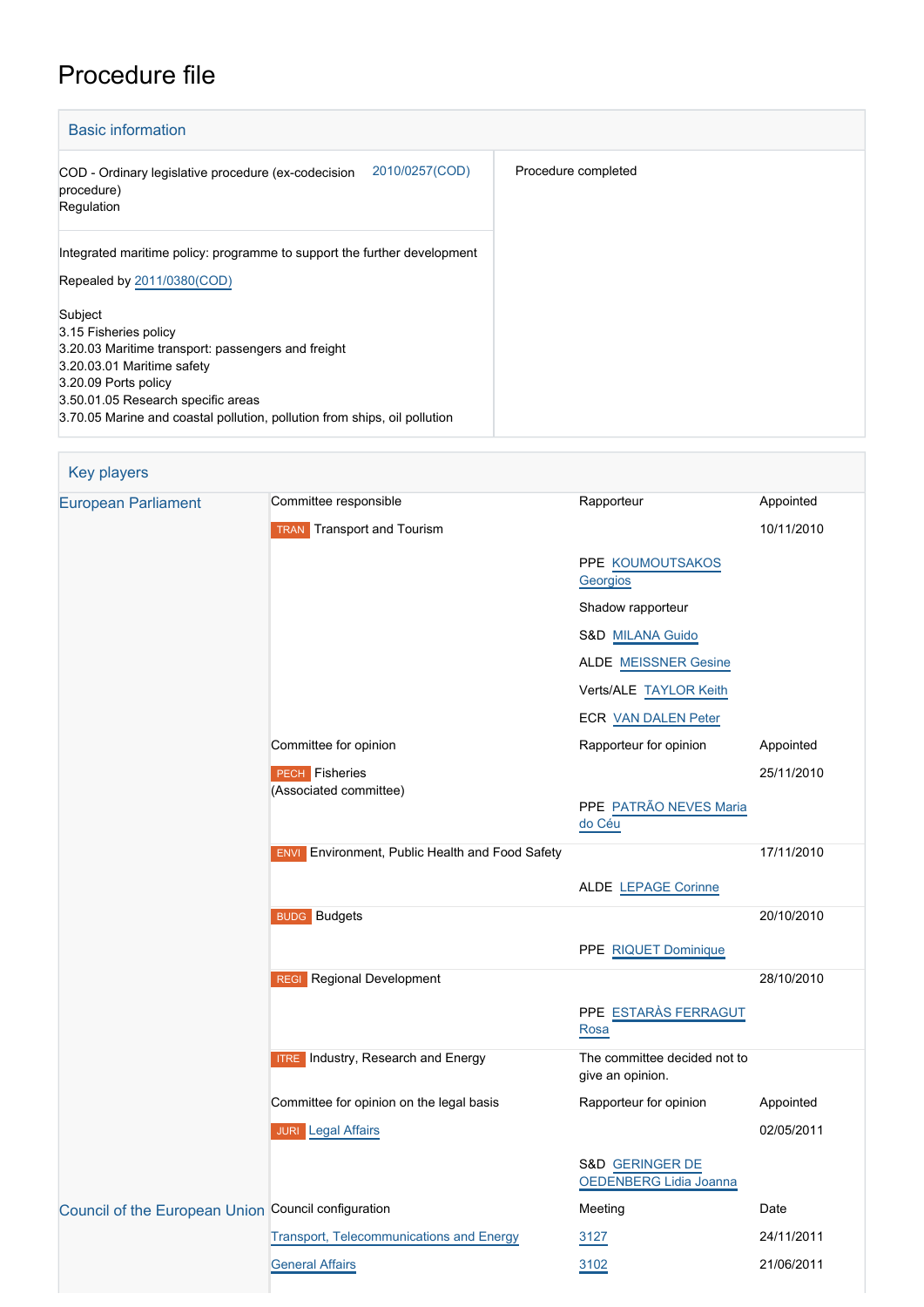[European Commission](http://ec.europa.eu/) Commission DG

**[Maritime Affairs and Fisheries](http://ec.europa.eu/info/departments/maritime-affairs-and-fisheries_en)** 

Commissioner DAMANAKI Maria

| <b>Key events</b> |                                                              |               |         |
|-------------------|--------------------------------------------------------------|---------------|---------|
| 29/09/2010        | Legislative proposal published                               | COM(2010)0494 | Summary |
| 07/10/2010        | Committee referral announced in<br>Parliament, 1st reading   |               |         |
| 10/03/2011        | Referral to associated committees<br>announced in Parliament |               |         |
| 12/04/2011        | Vote in committee, 1st reading                               |               | Summary |
| 29/05/2011        | Committee report tabled for plenary, 1st<br>reading          | A7-0163/2011  |         |
| 21/06/2011        | Debate in Council                                            | 3102          | Summary |
| 17/11/2011        | Results of vote in Parliament                                | △             |         |
| 17/11/2011        | Debate in Parliament                                         | T.            |         |
| 17/11/2011        | Decision by Parliament, 1st reading                          | T7-0508/2011  | Summary |
| 24/11/2011        | Act adopted by Council after Parliament's<br>1st reading     |               |         |
| 30/11/2011        | Final act signed                                             |               |         |
| 30/11/2011        | End of procedure in Parliament                               |               |         |
| 05/12/2011        | Final act published in Official Journal                      |               |         |

| Procedure reference        | 2010/0257(COD)                                                                                                                                                                                                                                                                                                                                                                                                                                                                                                                                                                                                               |
|----------------------------|------------------------------------------------------------------------------------------------------------------------------------------------------------------------------------------------------------------------------------------------------------------------------------------------------------------------------------------------------------------------------------------------------------------------------------------------------------------------------------------------------------------------------------------------------------------------------------------------------------------------------|
| Procedure type             | COD - Ordinary legislative procedure (ex-codecision procedure)                                                                                                                                                                                                                                                                                                                                                                                                                                                                                                                                                               |
| Procedure subtype          | Legislation                                                                                                                                                                                                                                                                                                                                                                                                                                                                                                                                                                                                                  |
| Legislative instrument     | Regulation                                                                                                                                                                                                                                                                                                                                                                                                                                                                                                                                                                                                                   |
|                            | Repealed by 2011/0380(COD)                                                                                                                                                                                                                                                                                                                                                                                                                                                                                                                                                                                                   |
| Legal basis                | Treaty on the Functioning of the EU TFEU 100-p2; Treaty on the Functioning<br>of the EU TFEU 173-p3; Treaty on the Functioning of the EU TFEU 091-p1;<br>Treaty on the Functioning of the EU TFEU 188-p2; Treaty on the Functioning<br>of the EU TFEU 043-p2; Treaty on the Functioning of the EU TFEU 194-p2;<br>Treaty on the Functioning of the EU TFEU 077-p1; Treaty on the Functioning<br>of the EU TFEU 077-p2; Treaty on the Functioning of the EU TFEU 175-p3;<br>Treaty on the Functioning of the EU TFEU 195-p2; Treaty on the Functioning<br>of the EU TFEU 074; Treaty on the Functioning of the EU TFEU 192-p1 |
| Other legal basis          | Rules of Procedure EP 159                                                                                                                                                                                                                                                                                                                                                                                                                                                                                                                                                                                                    |
| Stage reached in procedure | Procedure completed                                                                                                                                                                                                                                                                                                                                                                                                                                                                                                                                                                                                          |
| Committee dossier          | TRAN/7/04100                                                                                                                                                                                                                                                                                                                                                                                                                                                                                                                                                                                                                 |

| Documentation gateway              |               |            |    |         |
|------------------------------------|---------------|------------|----|---------|
| Legislative proposal               | COM(2010)0494 | 29/09/2010 | EC | Summary |
| Document attached to the procedure | SEC(2010)1097 | 29/09/2010 | EC | Summary |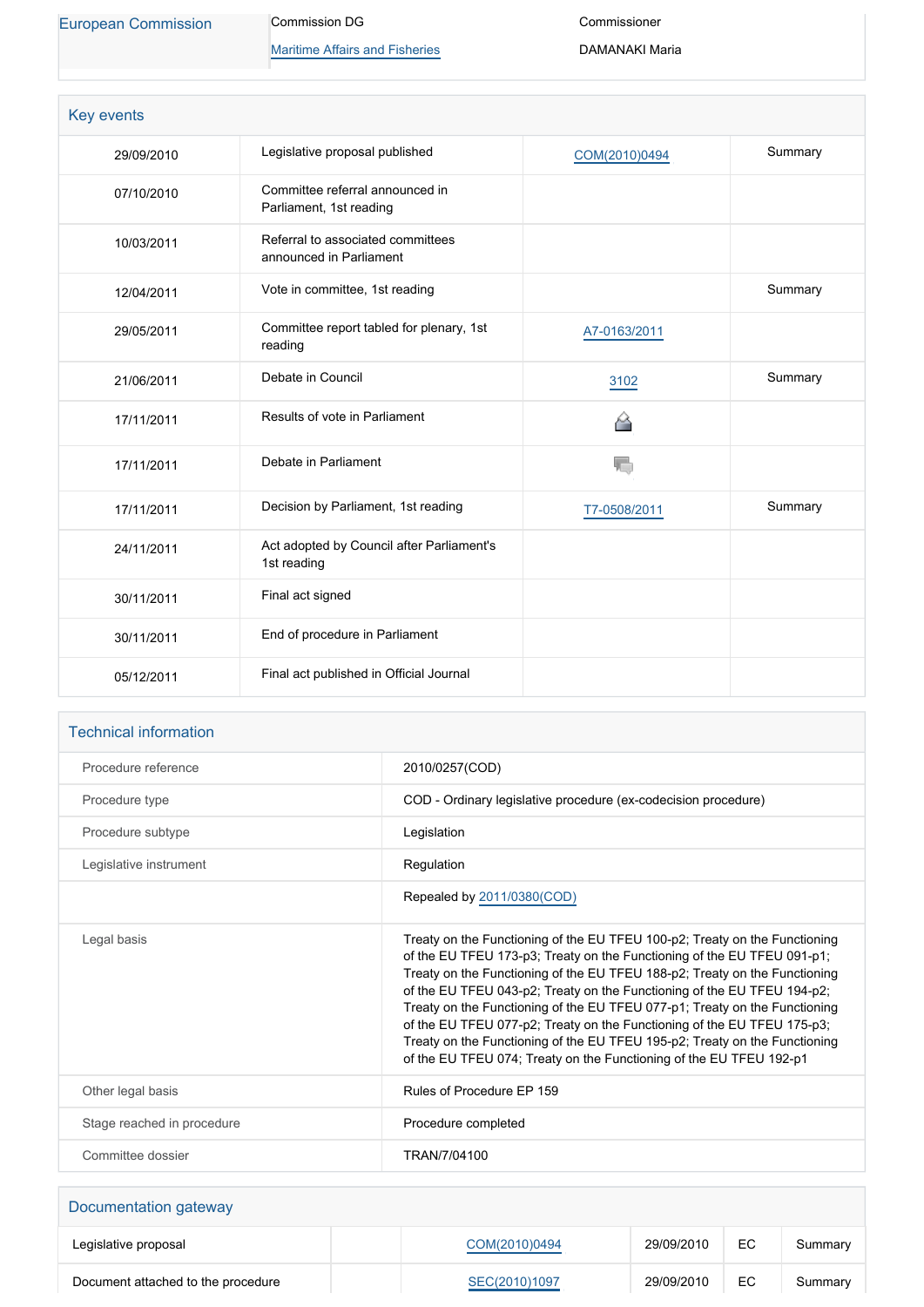| Committee of the Regions: opinion                                  |             | CDR0339/2010   | 27/01/2011 | CofR       |         |
|--------------------------------------------------------------------|-------------|----------------|------------|------------|---------|
| Economic and Social Committee: opinion,<br>report                  |             | CES0364/2011   | 16/02/2011 | <b>ESC</b> |         |
| Committee draft report                                             |             | PE458.768      | 10/03/2011 | EP         |         |
| Committee opinion                                                  | <b>ENVI</b> | PE454.639      | 17/03/2011 | EP         |         |
| Committee opinion                                                  | <b>BUDG</b> | PE456.907      | 18/03/2011 | EP         |         |
| Amendments tabled in committee                                     |             | PE460.933      | 18/03/2011 | EP         |         |
| Committee opinion                                                  | <b>REGI</b> | PE456.852      | 24/03/2011 | EP         |         |
| Committee opinion                                                  | <b>PECH</b> | PE456.671      | 06/04/2011 | EP         |         |
| Specific opinion                                                   | <b>JURI</b> | PE465.052      | 27/05/2011 | EP         |         |
| Committee report tabled for plenary, 1st<br>reading/single reading |             | A7-0163/2011   | 30/05/2011 | EP         |         |
| Text adopted by Parliament, 1st<br>reading/single reading          |             | T7-0508/2011   | 17/11/2011 | EP         | Summary |
| Draft final act                                                    |             | 00055/2011/LEX | 30/11/2011 | CSL        |         |
| Commission response to text adopted in<br>plenary                  |             | SP(2012)29     | 11/01/2012 | EC         |         |

#### Additional information

| National parliaments | <b>IPEX</b> |
|----------------------|-------------|
| European Commission  | EUR-Lex     |

Final act

 [Regulation 2011/1255](https://eur-lex.europa.eu/smartapi/cgi/sga_doc?smartapi!celexplus!prod!CELEXnumdoc&lg=EN&numdoc=32011R1255) [OJ L 321 05.12.2011, p. 0001](https://eur-lex.europa.eu/legal-content/EN/TXT/?uri=OJ:L:2011:321:TOC) Summary

#### Integrated maritime policy: programme to support the further development

PURPOSE: to establish a programme to support the further development on an Integrated Maritime Policy (IMP).

PROPOSED ACT: Regulation of the European Parliament and of the Council.

BACKGROUND:

On 10 October 2007, the Commission published the [Communication on an Integrated Maritime Policy for the European Union](http://www.europarl.europa.eu/oeil/FindByProcnum.do?lang=en&procnum=INI/2008/2009) (?Blue Paper?), which was accompanied by an [action plan](http://eur-lex.europa.eu/LexUriServ/LexUriServ.do?uri=SEC:2007:1278:FIN:EN:PDF) which sets out a number of actions to be taken as a first step in implementing a newIMP. In October 2009, the Commission adopted a [Progress Report](http://eur-lex.europa.eu/LexUriServ/LexUriServ.do?uri=COM:2009:0540:FIN:EN:PDF) on the EU?s which charted the course for its next implementation phase.

In its conclusions of 16 November 2009, the General Affairs Council highlighted the importance of funding for the further development and implementation of the IMP by inviting the Commission to present the necessary proposals for the financing of integrated maritime policy actions within the existing Financial Perspective, with a view to entry into force by 2011.

Further development and implementation of the Integrated Maritime Policy along the lines set out by the Commission and endorsed by the Council is at risk because there are insufficient means to fund the necessary actions over the remaining period (2011 ? 2013) of the current Financial Perspective. Pilot schemes and preparatory actions relating to the Integrated Maritime Policy can be financed only until the end of 2010.

A continued modest financial underpinning is needed to enable the EU to implement and further develop the Integrated Maritime Policy in line with [Parliament?s resolution of 20 May 2008](http://www.europarl.europa.eu/oeil/FindByProcnum.do?lang=en&procnum=INI/2008/2009) and to pursue the overarching objectives as set out in the Commission's Blue Paper, confirmed in the Progress Report and endorsed by the General Affairs Council conclusions of November 2009.

This financing will enable the continuation of the exploratory work that has already been initiated through preparatory actions and pilot projects, and to further develop and concretise options for implementation of the IMP.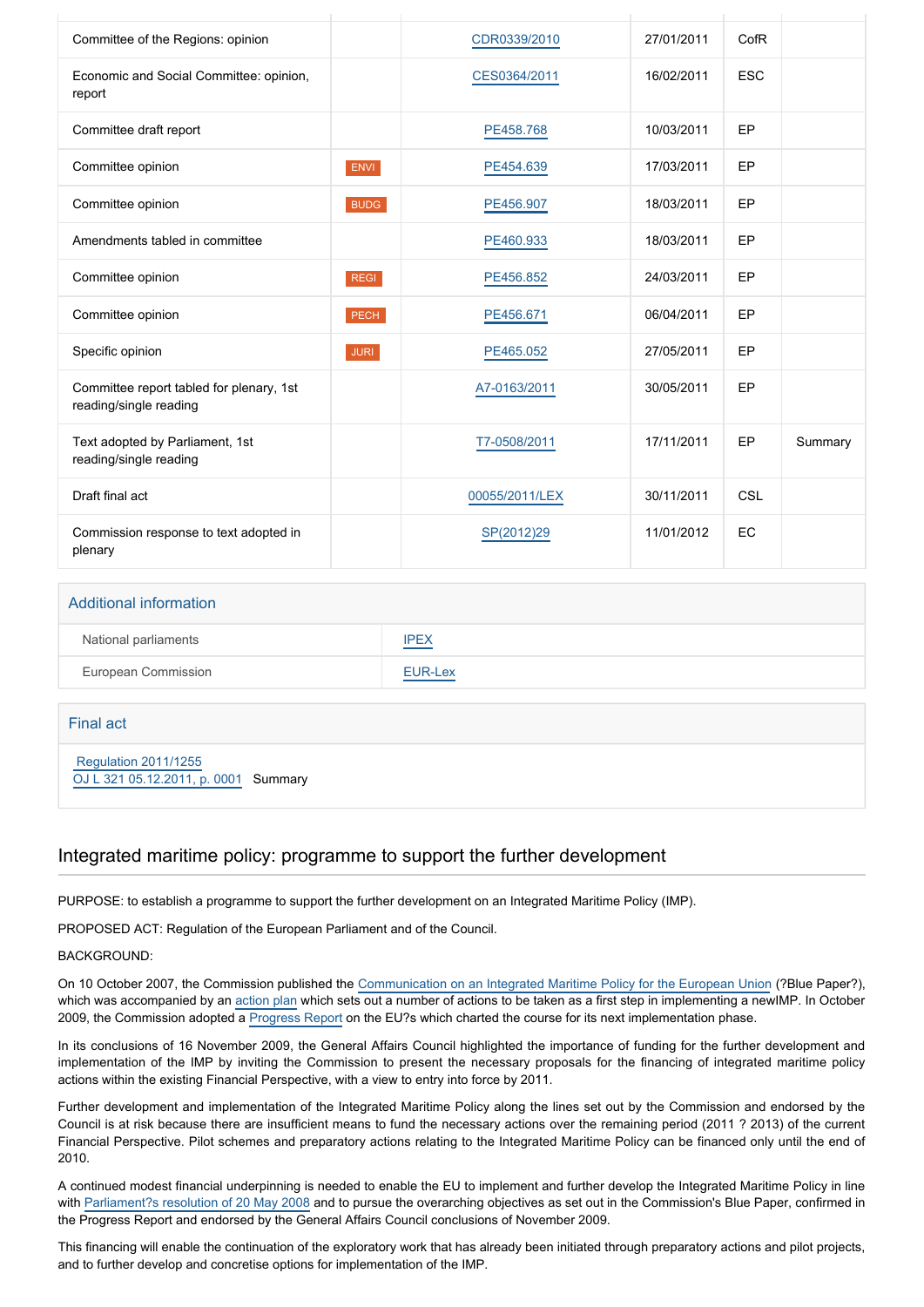IMPACT ASSESSMENT: the proposal is not accompanied by an impact assessment. Nevertheless, the Commission conducted an ex-ante evaluation of the most detailed aspects of the proposed financing programme.

The three policy alternatives identified in the ex-ante evaluation are the following:

- Option 1: no further action;
- Option 2: a modest EU financial contribution, at a reasonably increased level compared to the preparatory and pilot projects so far, for further exploring options and steadily implementing the IMP as it develops;
- Option 3: fully fledged financing.

Taking into account the limitations of options 1 and 3 and the strong Community interest in achieving the IMP's objectives in the short to medium term, the appropriate solution would seem to be Option 2, i.e. a modest EU financial contribution to fund IMP activities for the period 2011-2013.

LEGAL BASE: the EU?s Integrated Maritime Policy has no explicit legal basis in the Treaty. However, it covers many EU sectoral policies with a bearing on the seas and coasts such as fisheries, freedom, security and justice, transport, industry, territorial cohesion, research, environment, energy, and tourism. That is why the proposed legislative act is based on Article 43(2), Article 74 and 77(2), Article 91(1) and 100(2), Article 173(3), Article 175, Article 188, Article 192(1), Article 194(2) and Article 195(2).

CONTENT: the proposed Regulation seeks to establish a programme to support the further development of an Integrated Maritime Policy. The general objective of the proposed Programme is to provide adequate finances for further developing and implementing the Integrated Maritime Policy. This action follows on from preparatory actions and pilot projects to be launched from January 2011 till December 2013.

The actions and activities financed by the proposed Programme will aim to help achieve the following objectives:

- further development and implementation of integrated maritime governance and integrated approaches within Member States and coastal regions;
- speedy and sound implementation of integrated sea basin strategies around Europe tailored to the needs of each maritime region;
- further development and implementation of cross-cutting tools for integrated policymaking including a European Marine Observation and Data Network, integrating maritime surveillance namely through the establishment of a Common Information Sharing Environment, Maritime Spatial Planning and Integrated Coastal Zone Management;
- further defining in the years the boundaries of sustainability of human activities that have an impact on the marine environment, in the framework of the [Marine Strategy Framework Directive](http://www.europarl.europa.eu/oeil/FindByProcnum.do?lang=en&procnum=COD/2005/0211), paying due attention to their cumulative impacts on the basis of the ecosystem approach;
- promotion of the international dimension of the Integrated Maritime Policy by improving and fostering dialogue, cooperation and coordination with third countries, including those bordering a European sea basin, or actors in third countries, as well as with international partners and organisations on the Integrated Maritime Policy, ensuring coherence with the actions developed in the sectoral policies;
- putting renewed focus on sustainable economic growth, employment and innovation;
- raising the visibility of Maritime Europe, and promoting and facilitating the sharing of information, the exchange of best practices, the exploitation and reinforcement of synergies and dialogue with and among stakeholders on maritime governance and sectoral policies that have an impact on the oceans, seas and coasts, or the establishment of cross-sectoral cooperation platforms and networks at a horizontal and at sea-basin level.

BUDGETARY IMPLICATIONS: the financial envelope for implementing the Programme to support the further development of the Integrated Maritime Policy is set at EUR 50 000 000 and it will apply from 1 January 2011 until 31 December 2013.

# Integrated maritime policy: programme to support the further development

The Commission presents a Staff working document conducting an ex-ante evaluation for establishing a Programme to support further development towards an Integrated Maritime Policy. This document accompanies the proposal concerning the establishment of a Programme to support the Integrated Maritime Policy (please refer to the summary of the initial COM(2010)0494.) This ex-ante evaluation gives, among other things, an overview of the proposed financing Programme. It pays particular attention to the political context, the problem definition, the Programme's core objectives, the added value of Community financial involvement and the main policy options/alternatives to be assessed. The three policy alternatives identified in the ex-ante evaluation are the following:

- 1. no further action;
- 2. a modest EU financial contribution, at a reasonably increased level compared to the preparatory and pilot projects so far, for further exploring options and steadily implementing the IMP as it develops;
- 3. fully fledged financing.

These three key policy options were considered for the following IMP strategic directions:

- integrated maritime governance on all levels;
- activities in relation to the sea basins;
- cross-cutting tools for Integrated Policy-Making;
- the definition of the boundaries of sustainability of human activities in the framework of the Marine Strategy Framework Directive;
- promotion of the international dimension of the IMP and Europe's leadership in this field;
- sustainable economic growth, employment and innovation;
- raising the visibility of maritime Europe;

Each available policy option was assessed against the following criteria: (i) the effectiveness of the option in achieving given objectives and the corresponding benefits; (ii) the feasibility of the selected options; (iii) the cost implication for the EU budget.

No further action (Option 1): Option 1 is clearly feasible and there would be no cost implication for the EU budget. On the other hand, taking no further action, in terms of not financing actions and activities on the Integrated Maritime Policy for the period 2011-2013, would mean failing to achieve the given general and specific objectives of the Programme. This, in turn, would imply that the Commission would not deliver on the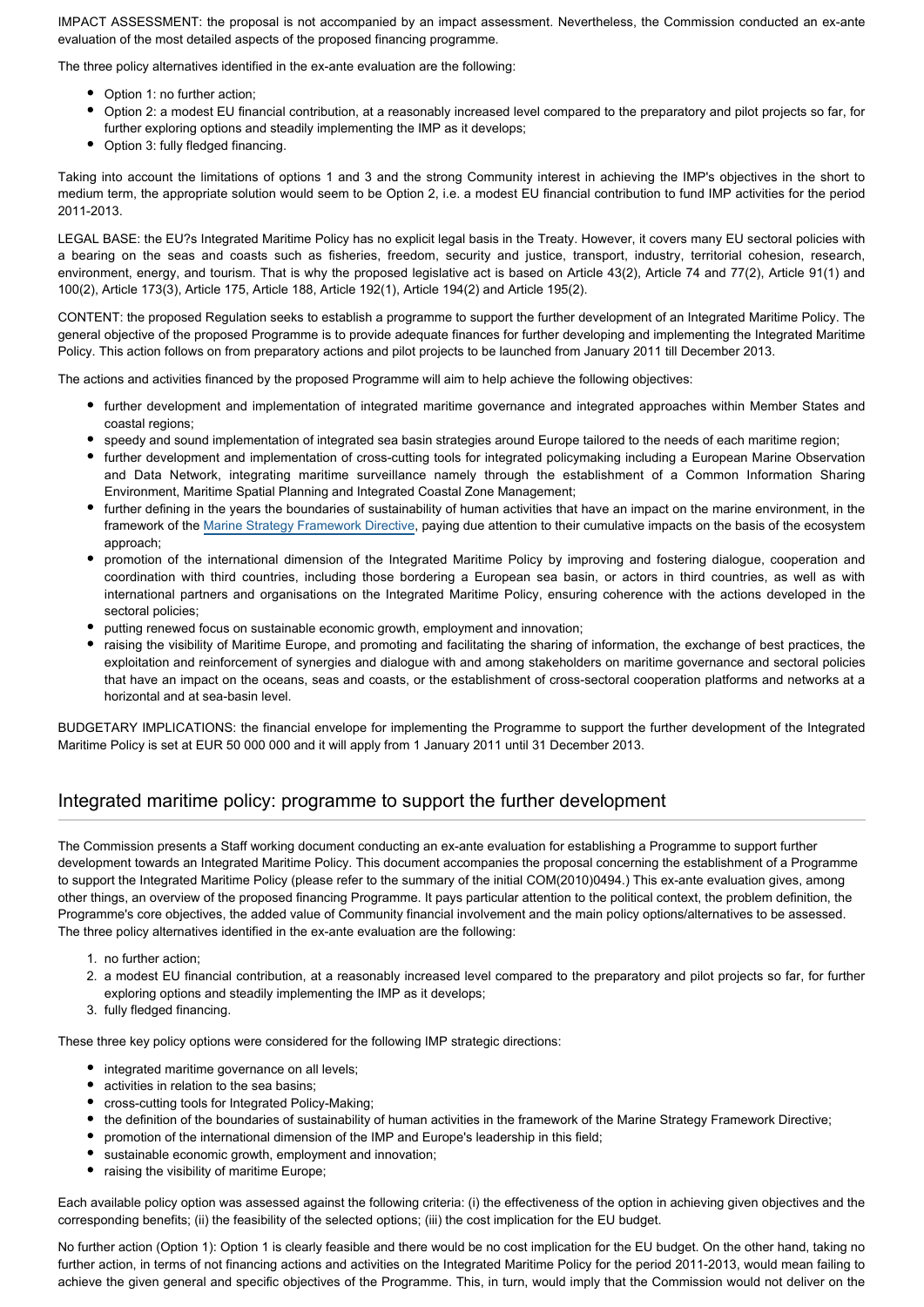policy objectives set out in its Blue Paper of October 2007, as confirmed in the Progress report of October 2009 and endorsed by the General Affairs Council conclusions of 16 November 2009. This failure is sufficient to rule out Option 1.

Modest EU financial contribution (Option 2): this does have an impact on the EU budget. On the other hand, Option 2 presents several advantages. It is a feasible and cost-effective option, which would contribute significantly to the achievement of the stated objectives. It would allow the EU to continue exploring options for the further development of the IMP and to begin implementing through concrete action in certain areas. It would thus ensure the sound and speedy implementation of the IMP in the short to long term.

Fully fledged financing (Option 3): this option would do a lot to help considerably the Commission achieve the given objectives and priorities for the IMP. On the other hand, Option 3 is not possible at this stage. It is not politically feasible because, at this stage of IMP development, it would not be possible to disburse substantially higher amounts than those already envisaged. This is because neither the Member States nor the Commission already have concrete policy options on which the extra money could be spent. Nor does the Commission have the human resources to manage this fully-fledged financing. Furthermore, it would be unwise to embark on a fully-fledged implementation without first testing the concepts on a more limited scale.

Consequently, taking into account the limitations of options 1 and 3 and the strong Community interest in achieving the IMP's objectives in the short to medium term, the appropriate solution would seem to be a modest EU financial contribution to fund IMP activities on the Integrated Maritime Policy for the period 2011-2013.

### Integrated maritime policy: programme to support the further development

The Committee on Transport and Tourism adopted the report drafted by Georgios KOUMOUTSAKOS (EPP, EL) on the proposal for a regulation of the European Parliament and of the Council establishing a Programme to support the further development of an Integrated Maritime Policy.

It recommends that the European Parliament?s position adopted at first reading, under the ordinary legislative procedure, amends the Commission proposal as follows:

Programme objectives: Members consider that the primary objective of which is to maximise the sustainable development, economic growth and social cohesion of EU coastal, island and outermost regions through coherent and coordinated maritime-related policies and relevant international cooperation. The Programme shall support the sustainable use of the seas and oceans, and the expansion of scientific knowledge.

Further objectives include: (i) supporting the development and implementation of sea-basin strategies; (ii) promoting the protection of the marine environment, in particular its biodiversity; (iii) supporting sustainable "blue" economic growth, employment, innovation and new technologies in maritime sectors and in coastal, island and outermost regions in the EU; (iv) enhancing the visibility of maritime Europe.

Operational objectives: the structure of the objectives should allow a clear attribution of operational objectives to a general objective. According to Members the operational objectives should be detailed and specific, but a measure of flexibility is needed. Therefore there should be the possibility to modify them during the implementation period. As the operational objectives are non-essential elements of this legislative act which are of general application, Article 290 of the TFEU on delegated acts must be applied.

Eligible actions and beneficiaries: the Programme may provide financial assistance for the following types of actions: (i) studies, research and operational cooperative programmes, including education, professional training and re-training programmes; (ii) public information and best practice sharing, awareness raising and associated communication and dissemination activities, including publicity campaigns, and events and the development and maintenance of websites and relevant social networks and databases; (iii) conferences, seminars, workshops, stakeholders fora and training activities for relevant professional groups.

Third countries and stakeholders in third countries should not be excluded from the list of possible beneficiaries.

Work programmes: as a framework for the implementation of the Programme, the Commission shall adopt one or several work programmes for appropriate periods by means of delegated acts.

Financing: the committee recalls that in its [resolution of 21 October 2010 on Integrated Maritime Policy \(IMP\),](http://www.europarl.europa.eu/oeil/FindByProcnum.do?lang=en&procnum=INI/2010/2040) the Parliament supported the Commission's stated intention to finance the IMP with EUR 50 million over the next two years in order to build upon previous projects in the areas of policy, governance, sustainability and surveillance.

The amendments proposed by the Members stipulate that the available annual appropriations and the appropriate nomenclature shall be authorised by the budgetary authority within the limits of the current financial framework, without jeopardising the implementation of current programmes and activities, thus avoiding redeployment within the relevant heading of the current financial framework. Members state that the budgetary resources allocated to the Programme shall be taken from the margin available in heading 2 of the multiannual financial framework for 2007-2013, without prejudice to the decision of the budgetary authority.

Areas of expenditure for various objectives: the financial envelope shall be earmarked for the following areas:

- integrated maritime governance and sea-basin related activities;
- tools for the development of an integrated maritime policy;
- promotion of the international dimension of the integrated maritime policy and the visibility of maritime Europe;
- definition of sustainability limits in respect of maritime activities through the marine Strategy Framework Directive, as well as sustainable economic growth, job creation and innovation.

Reporting, evaluation and extension: Members call on the European Parliament and the Council shall be regularly and promptly informed about the Commission's work.

The Commission shall submit to the European Parliament and the Council:

- a progress report no later than 31 December 2012. The progress report shall include an evaluation of the Programme's impact on other Union policies.
- an ex-post evaluation report no later than 31 December 2014.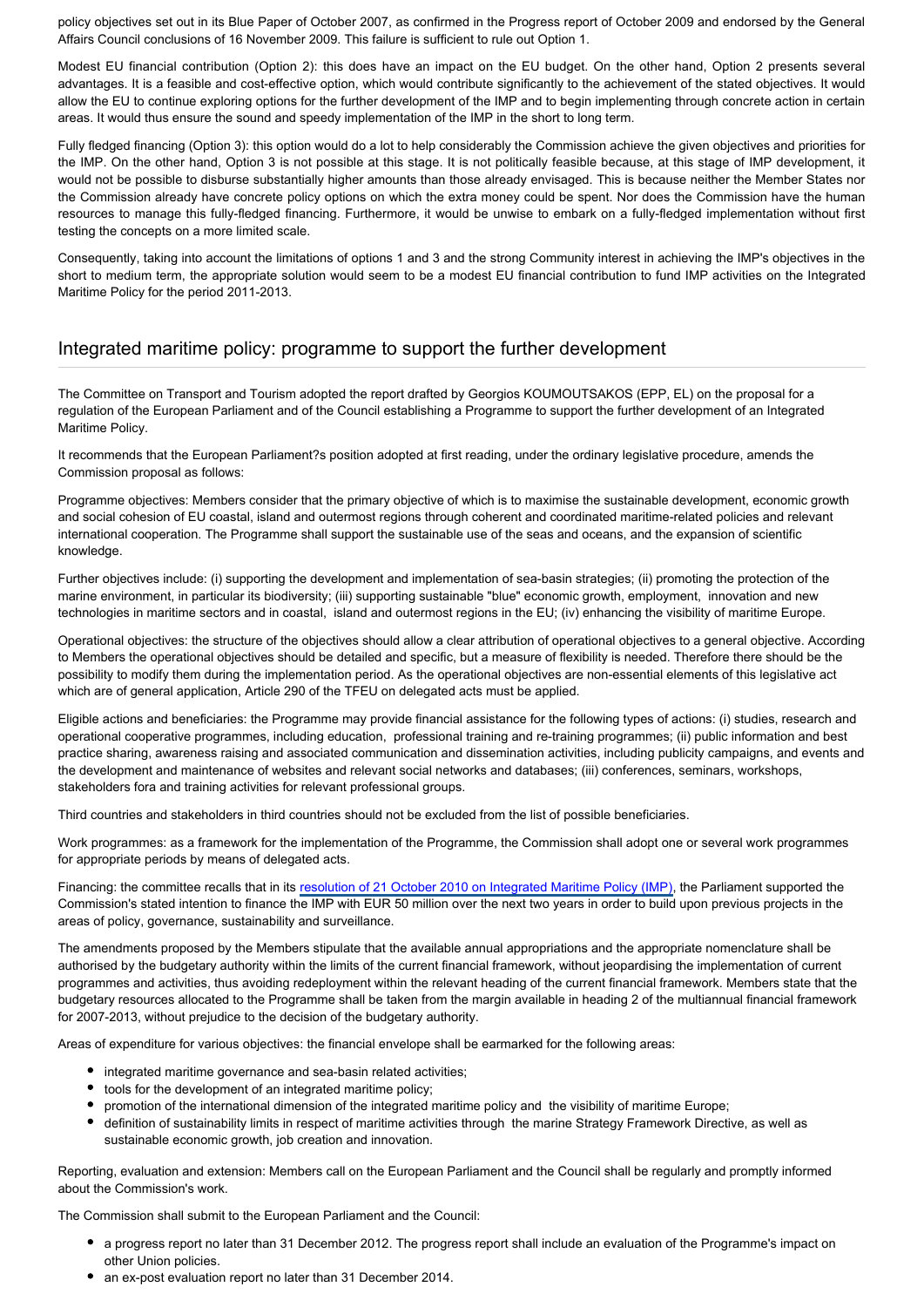The Commission shall submit, if appropriate, a legislative proposal on the extension of the Programme beyond 2013 with an appropriate financial envelope.

Delegated acts: Members aim to see more involve of the Legislators in further decision-making through delegated acts and reporting. They introduce amendments laying down the conditions of the delegation of powers.

# Integrated maritime policy: programme to support the further development

The Council took note of a report on progress in work on a draft regulation aimed at establishing a programme to support the further development of an integrated maritime policy.

The position of Member States in relation to the legislative proposal may be summarised as follows: an overall consensus was reached on the majority of the Articles. The main concerns expressed by Member States relate to the budgetary aspects and to the committee procedure.

Budgetary aspects: a majority of delegations have reservations regarding the proposed amount of EUR 50 million. One group of Member States proposes EUR 20 million. Another group of Member States can accept the amount of EUR 50 million. Some delegations can also accept the latter amount provided that the examination procedure is applied. Other delegations can be flexible on the amount provided that it is met through reallocation. The Commission proposes using the margins of Heading 2, while all Member States strongly insist on financing the Programme through reallocation.

The Presidency stressed on several occasions that this Regulation shall be without prejudice to the future decision of the budgetary authorities regarding the source of the amount.

Nevertheless, the Presidency considers it necessary to reflect the strong position of the Council on this issue and therefore proposed inserting recital (7c), bearing in mind the forthcoming negotiations with the European Parliament. The Commission opposes this insertion, considering that the decision on the source of funding belongs to the budgetary authorities and that the legislative and budgetary procedures should not be mixed up.

Concerning the financial envelope for technical assistance, the Council requested the introduction of a ceiling to be determined once agreement is reached on the total amount. One delegation proposed putting the ceiling at 1%. Commission opposes the introduction of the ceiling, arguing that it is not compatible with the Financial Regulation.

Committee procedure: all delegations objected to the use of the advisory procedure as proposed by the Commission. The Council strongly argues for the examination procedure to be used.

#### Integrated maritime policy: programme to support the further development

The European Parliament adopted by 541 votes to 33, with 14 abstentions, a legislative resolution on the proposal for a regulation of the European Parliament and of the Council establishing a Programme to support the further development of an Integrated Maritime Policy.

Parliament adopted its position at first reading, under the ordinary legislative procedure. The amendments adopted in plenary are the result of a compromise negotiated between the European Parliament and the Council. They amend the Commission proposal as follows:

Subject matter: the amended text states that the Union's Integrated Maritime Policy (IMP) shall foster coordinated and coherent decision making to maximise the sustainable development, economic growth and social cohesion of Member States, in particular with regard to coastal, insular and outermost regions in the Union, as well as maritime sectors, through coherent maritime-related policies and relevant international cooperation. The Programme shall support the sustainable use of the seas and oceans, and the expansion of scientific knowledge.

Further objectives include:

- to contribute to the development of cross-sectoral tools, namely Maritime Spatial Planning, the Common Information Sharing Environment (CISE) and marine knowledge on the oceans, seas and coastal regions within and bordering the Union, in order to develop synergies and to support sea or coast-related policies, particularly in the fields of economic development, employment, environmental protection, research, maritime safety, energy and the development of green maritime technologies, taking into account and building upon existing tools and initiatives;
- to promote the protection of the marine environment, in particular its biodiversity, and the sustainable use of marine and coastal resources and to further define the boundaries of the sustainability of human activities that have an impact on the marine environment, in particular in the framework of Directive 2008/56/EC (the Marine Strategy Framework Directive);
- to support the development and implementation of sea-basin strategies;
- to improve and enhance external cooperation and coordination in relation to the objectives of the IMP, on the basis of advancing debate within international forums; in this respect, third countries shall be urged to ratify and implement the United Nations Convention on the Law of the Sea (UNCLOS);
- to support sustainable economic growth, employment, innovation and new technologies in maritime sectors and in coastal, insular and outermost regions in the Union.

For each general objective, operational objectives are set out in delail.

Eligible actions and beneficiaries: the Programme may provide financial assistance for the following types of actions: (i) projects, including test projects; studies; research and operational cooperative programmes, including education, professional training and retraining programmes; (ii) public information and sharing best practice, awareness raising and associated communication and dissemination activities, including publicity campaigns and events, and the development and maintenance of websites and relevant social networks and databases; (iii) pooling, monitoring and visualisation of, and ensuring public access to, a significant amount of data, best practices and databases on Union-funded regional projects, including where appropriate through a secretariat established for one or more of these purposes which will facilitate the adoption of common uniform standards for data collection and processing.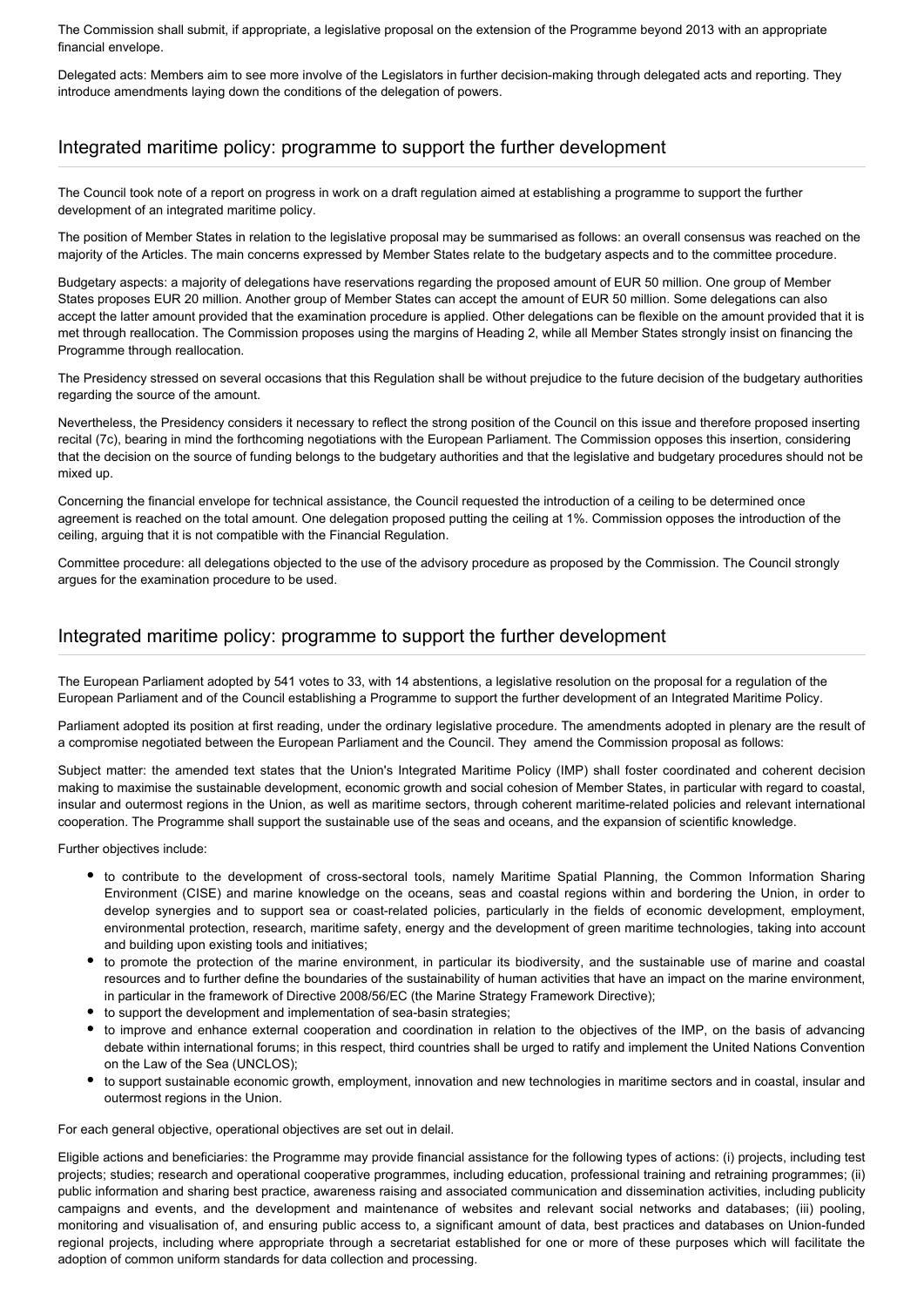Principles for implementation: actions financed under the Programme shall not be eligible to receive assistance from other financial instruments of the Union. Synergies and complementarity shall be sought with other instruments of the Union. Actions under the Programme shall be complementary to the implementation of relevant sectoral policies.

The actions supported by the Programme shall stimulate and reinforce dialogue, cooperation and coordination with and among Member States, EU regions, stakeholders, citizens, civil society organisations and the social partners, while guaranteeing full transparency.

Budgetary resources: the financial envelope for the implementation of the Programme shall be set at EUR 40 000 000 for the period from 1 January 2011 to 31 December 2013.

The distribution of funds among the general objectives is as follows:

(a) Development and implementation of integrated governance of maritime and coastal affairs and visibility of the IMP: at least 4%;

(b) Development of cross-sectoral tools: at least 60%;

(c) Protection of the marine environment and sustainable use of marine and coastal resources: at least 8%;

(d) Development and implementation of sea-basin strategies: at least 8%;

(e) External cooperation and coordination of the international dimension of the IMP: maximum 1%;

(f) Sustainable economic growth, employment, innovation and new technologies: at least 4%.

Up to 1% of the financial envelope may also cover necessary expenditure relating to any preparatory action, monitoring, control, audit or evaluation directly necessary in order to implement eligible actions under this Regulation effectively and efficiently and to achieve its objectives.

By a Joint Statement by the European Parliament, the Council and the Commission state that the financial envelope for the implementation of the Programme to support the further development of the IMP for 2011-13 is EUR 40 000 000. This envelope is to be composed of EUR 23 140 000 drawn from the 2011 budget without calling on the available margin of heading 2 of the multi annual financial framework, an amount of EUR 16 660 000, including an allocation for technical assistance, entered in the draft budget and accepted by Council during its reading of the 2012 budget and a further amount of EUR 200 000 for technical assistance to be entered in the 2013 budget.

Towards this end, the 2011 budget would need to be amended to create the necessary nomenclature and enter the appropriations in the reserve. The adopted budgets for 2012 and 2013 would need to include the relevant amounts for those years.

Reporting, evaluation and extension: the amended text provides that the Commission shall: (i) regularly and promptly inform the European Parliament and the Council about its work; (ii) submit to the European Parliament and the Council: (a) a progress report no later than 31 December 2012; the progress report shall include an evaluation of the Programme's impact on other Union policies; (b) an ex-post evaluation report no later than 31 December 2014.

If appropriate, the Commission shall submit a legislative proposal on the extension of the Programme beyond 2013 with an appropriate financial envelope.

Committee procedure: the Commission shall be assisted by a committee. That committee shall be a committee within the meaning of Regulation (EU) No 182/2011 of the European Parliament and of the Council laying down the rules and general principles concerning mechanisms for control by Member States of the Commission's exercise of implementing powers.

The European Parliament and the Council do not exclude the possibility of providing for delegated acts in future Programmes beyond 2013 on the basis of relevant Commission proposals.

# Integrated maritime policy: programme to support the further development

PURPOSE: to establish a programme to support the further development on an Integrated Maritime Policy (IMP).

LEGISLATIVE ACT: Regulation (EU) No 1255/2011 of the European Parliament and of the Council establishing a Programme to support the further development of an Integrated Maritime Policy.

CONTENT: following a first-reading agreement reached with the European Parliament, the Council adopted a regulation establishing an EU programme to further promote the development and the implementation of the EU's integrated maritime policy. The Union's Integrated Maritime Policy shall foster coordinated and coherent decision-making to maximise the sustainable development, economic growth and social cohesion of Member States, in particular with regard to coastal, insular and outermost regions in the Union, as well as maritime sectors, through coherent maritime-related policies and relevant international cooperation.

General objectives of the programme: the programme, which will support the sustainable use of the seas and oceans, and the expansion of scientific knowledge, has the following general objectives:

- to foster the development and implementation of integrated governance of maritime and coastal affairs;
- to contribute to develop synergies and to support sea or coast-related policies, particularly in the fields of economic development, employment, environmental protection, research, maritime safety, energy and the development of green maritime technologies;
- to promote the protection of the marine environment, in particular its biodiversity, and the sustainable use of marine and coastal resources, in line with the "marine strategy framework directive" (2008/56/EC);
- to support the development and implementation of sea-basin strategies;
- $\bullet$  to improve and enhance international cooperation;
- to support economic growth, employment, innovation and new technologies in maritime sectors in the Union.

For each general objective, more detailed operational objectives are defined.

Financial envelope: the financial envelope for the implementation of the Programme shall be set at EUR 40 000 000 for the period from 1 January 2011 to 31 December 2013. This amount shall be broken down as follows: